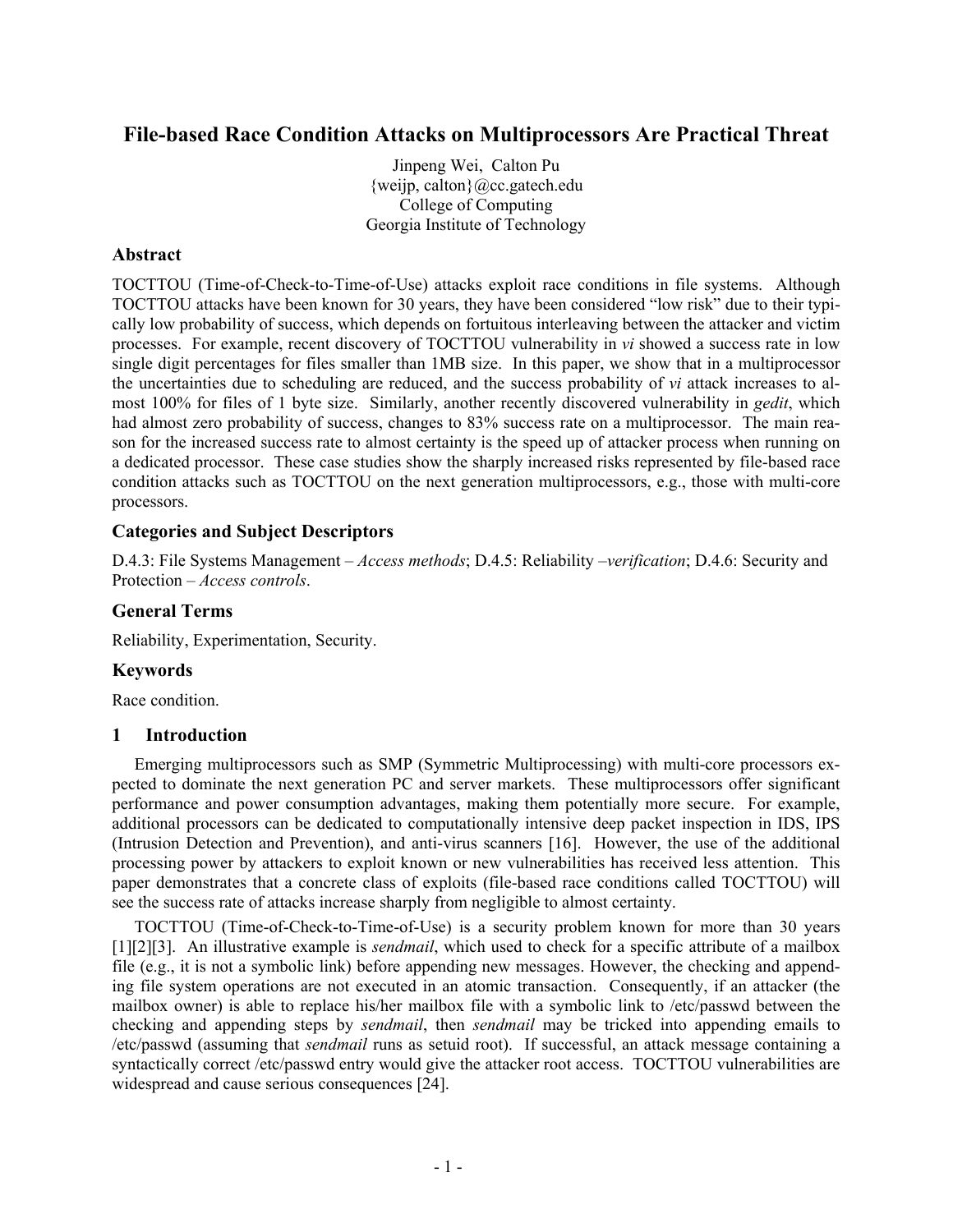The check and use file system calls in the victim process of a TOCTTOU vulnerability are called *TOCTTOU pairs* [24][25]. The time between the two file system calls of a TOCTTOU pair is the *window of vulnerability* of the TOCTTOU vulnerability. To succeed, an attacker process must complete the attack steps within the window of vulnerability of the victim process. The success rate of a TOCTTOU attack thus depends on the scheduling events surrounding and during the window of vulnerability, making it a race condition between the victim and attacker processes. Some attempts have been made to slow down the victim and increase the probability of success, examples include: (1) using slow storage devices (e.g. floppy disks); (2) using extremely long pathnames (e.g. file system mazes [14]); (3) using large files. This paper studies one method to make the attacker faster and reduce scheduling uncertainty by exploiting additional CPU resources available in multiprocessors.

This paper offers two technical contributions. The first is a probability model for estimating TOCTTOU attack success rate, both for uniprocessors and multiprocessors. By comparing their different capabilities, the model shows that multiprocessors give an attacker more opportunities in winning the race. The second contribution is an experimental study and detailed event analysis of multiprocessor attacks on two recently found TOCTTOU vulnerabilities against popular applications: *vi* and *gedit*. Both attacks have very low success rate on uniprocessors and almost certain success on a multiprocessor (nearly 100% for *vi* and up to 83% for *gedit*). The *gedit* experiments demonstrate that when the vulnerability window is extremely small, the race condition moves to a lower level and the implementation of the attacker program becomes crucial. These analyses give a better understanding of the TOCTTOU attacks on multiprocessors. The main conclusion of the paper is the confirmation of sharply increased risks represented by TOCTTOU attacks.

The rest of this paper is organized as follows. Section 2 briefly introduces the TOCTTOU errors with *vi* and *gedit* which are the target of the attacks discussed in this paper. Section 3 introduces a probability model for TOCTTOU attack success rate. Section 4 summarizes our previous TOCTTOU attack experiments on uniprocessors as a baseline for comparison. Section 5 describes TOCTTOU attacks against *vi* on a SMP. Section 6 discusses TOCTTOU attacks against *gedit* on both a SMP and a multi-core. Section 7 describes an implementation technique that leverages parallelism opportunities provided by multi-cores to significantly speedup the attack program. Section 8 summaries the related work and Section 9 concludes the paper.

## **2 Background: TOCTTOU Vulnerabilities in Unix-Style File Systems**

## *2.1 Concrete Examples of TOCTTOU Vulnerabilities*

Recently, several new TOCTTOU vulnerabilities have been found in often-used utility programs such as *vi*, *rpm*, *emacs* and *gedit* [24]. A summary of these vulnerabilities are shown in Table 1. For each vulnerability, Table 1 shows its TOCTTOU pair, where the first (check) call is used to establish some invariant about a file object (e.g. the file exists), and the second (use) call is an operation on that same file assuming that the invariant is still valid.

| Application | <b>TOCTTOU</b> errors                           | Possible exploit                                 |  |
|-------------|-------------------------------------------------|--------------------------------------------------|--|
| νi          | <open, chown=""></open,>                        | Changing the owner of /etc/passwd to an ordinary |  |
|             | user                                            |                                                  |  |
| rpm         | Running arbitrary command<br>$<$ open, open $>$ |                                                  |  |
| emacs       | <open,chmod></open,chmod>                       | Making /etc/shadow readable by an ordinary user  |  |
| gedit       | <rename, chown=""></rename,>                    | Changing the owner of /etc/passwd to an ordinary |  |
|             |                                                 | user                                             |  |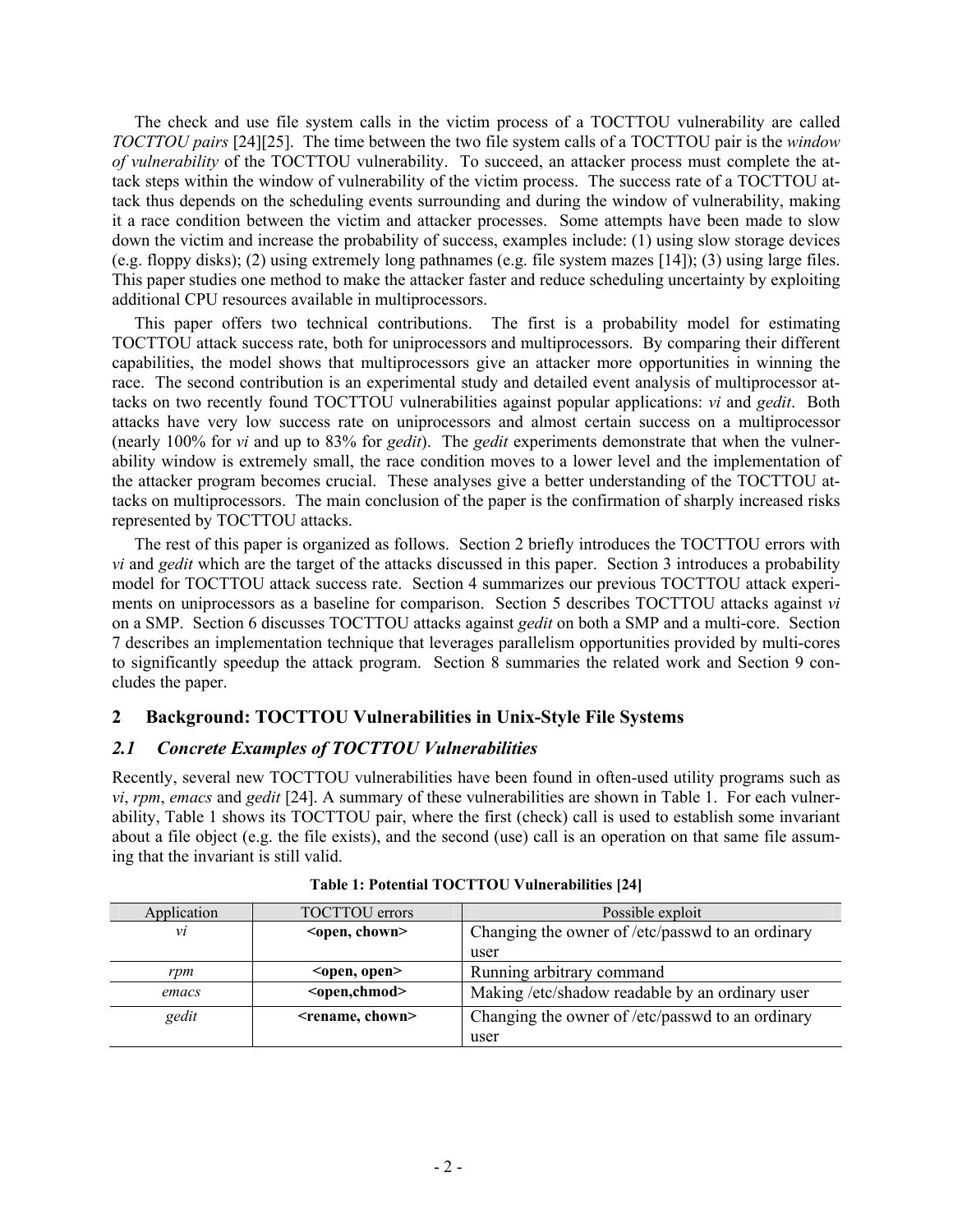## *2.2 The vi Vulnerability and Attack Scheme*

The Unix "visual editor" *vi* is a widely used text editor in many UNIX-style environments. For example, Red Hat Linux distribution includes vi 6.1. We found that if *vi* is run by root to edit a file owned by a normal user, then the normal user may become the owner of sensitive files such as /etc/passwd. The problem can be summarized as follows. When *vi* saves the file (*wfname*) being edited, it first renames the original file to a backup (*f'*), then creates a new file under the original name (*wfname*). The new file is closed after all the content in the edit buffer has been written to it. Because this new file is created by root (*vi* runs as root), its initial user is set to root, so *vi* needs to change its owner back to the original user (the normal user). This forms a <**open, chown**> window of vulnerability every time *vi* saves the file (Figure 1). During this window, if the normal user (also the attacker) could replace *wfname* with a symbolic link to /etc/passwd, *vi* can be tricked into changing the owner of /etc/passwd to the normal user. A typical attack of this vulnerability is to constantly check the ownership of file *wfname*, and replace *wfname* when its owner becomes root (Figure 2).



**Figure 1:** *vi* **6.1 TOCTTOU Vulnerability (fileio.c) Figure 2: A Program to Attack** *vi*

## *2.3 The gedit Vulnerability and Attack Scheme*

*gedit* [15] is a text editor for the GNOME desktop environment. We find that *gedit* 2.8.3 (the current distribution in Debian and Redhat Linux) has a <**rename**, **chown**> TOCTTOU vulnerability (See Figure 3). This happens when *gedit* is run by root to edit a file (*real\_filename*) owned by a normal user (also the attacker), and *gedit* saves the file. What happens is *gedit* first saves the current buffer content to a temporary scratch file (temp\_filename), then renames the scratch file to the original file *real\_filename* (after backing up the original file properly). Because the scratch file is created by root, the owner of the just saved file (*real\_filename*) is root, so *gedit* needs to change its owner back to the original user. This forms a <**rename**, **chown**> vulnerability window whenever *gedit* saves the file being edited. A typical attack against this vulnerability constantly checks the ownership of *real\_filename* and when it becomes root, the attacker replaces *real\_filename* with a symbolic link to /etc/passwd (Figure 4). This attack is essentially the same as the attack against *vi* in Section 2.2.



**Figure 3: gedit 2.8.3 TOCTTOU Vulnerability (gedit-Figure 4: gedit Attack Program Version 1 document.c)** 

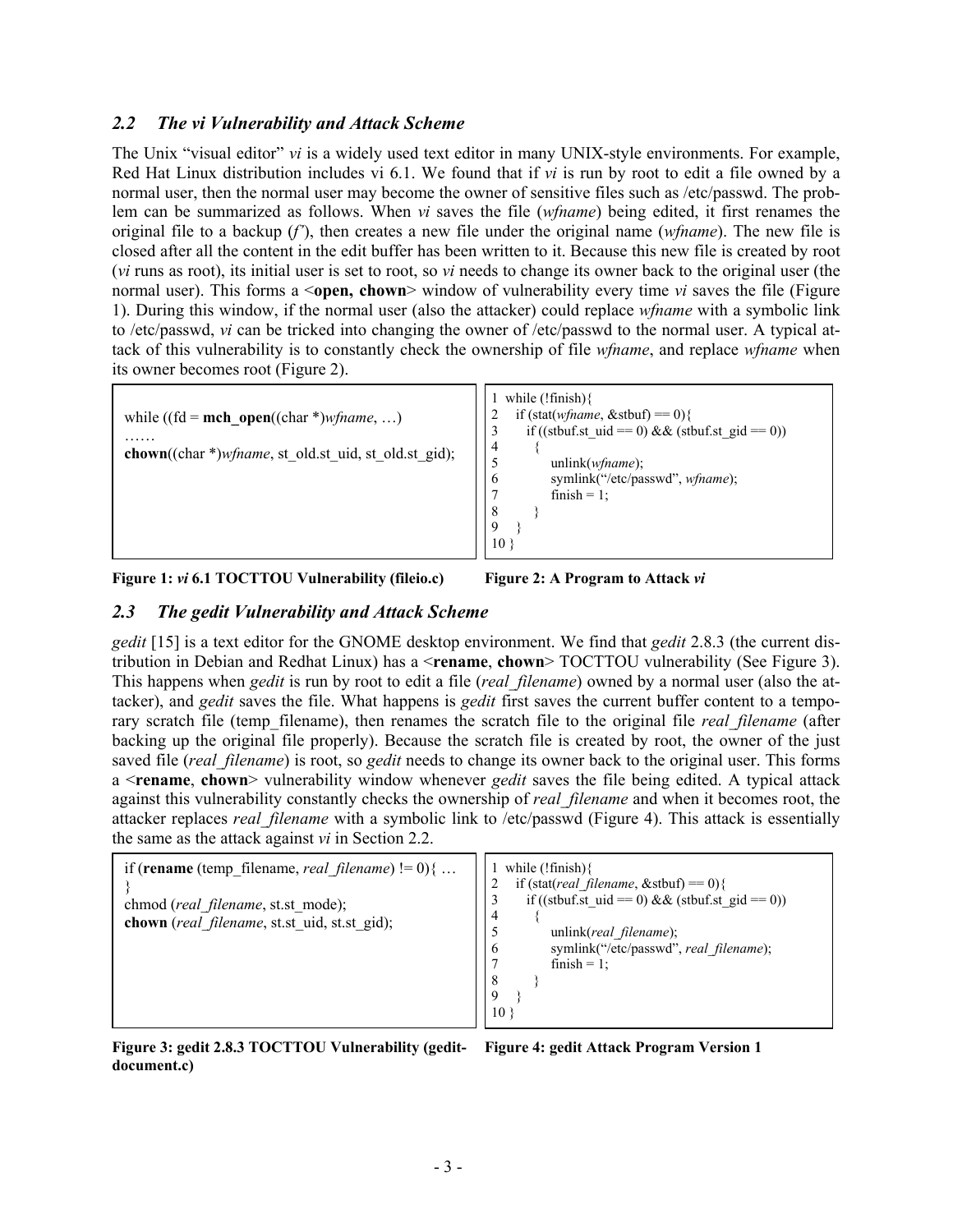## **3 A Probabilistic Model for Estimating TOCTTOU Attack Success Rate**

## *3.1 The Basic General Model*

Unless explicitly stated otherwise, the TOCTTOU vulnerabilities studied in this paper are of a specific type called TOCTTOU binding flaws [2]. Concretely, a TOCTTOU attack succeeds when the attacker is able to modify the mapping from file name to disk block within the vulnerability window. One of the critical issues (in a uniprocessor) is whether the victim is suspended within the vulnerability window, since the suspension increases substantially the attack success rate.

The model also divides the attacker program into two parts: (1) a detection part that finds the beginning of the vulnerability window, and (2) an attack part that modifies the file mapping. Based on the law of total probability, the attack success rate:

 $P$ (victim not suspended)  $*P$ (attack succeeds | victim not suspended), where  $P$ (attack succeeds) =  $P$ (victim suspended) \*  $P$ (attack succeeds | victim suspended) +

and,  $= P(\text{attack scheduled} | \text{ victim suspended}) * P(\text{attack finished} | \text{victim suspended})$  $P$ (attack succeeds | victim suspended) =  $P$ (attack scheduled • attack finished | victim suspended)

 $= P(\text{attack scheduled} | \text{ victim not suspended}) * P(\text{attack finished} | \text{victim not suspended})$  $P$ (attack succeeds | victim not suspended) =  $P$ (attack scheduled • attack finished | victim not suspended)

We can put these together and get the probability in Equation 1.

### **Equation 1: The Probability of a Successful TOCTTOU Attack**

```
P(attack succeeds) =
```
*P*(victim not suspended )\* *P*(attack scheduled | victim not suspended )\* *P*(attack finished | victim not suspended )  $P$ (victim suspended ) \*  $P$  (attack scheduled | victim suspended ) \*  $P$  (attack finished | victim suspended ) +

In Equation 1, all the events are under the context of the victim vulnerability window. e.g. 'attack finished' means 'attack finished within the vulnerability window'.

## *3.2 Attack Success Rate on a Uniprocessor*

On a uniprocessor, P(attack scheduled | victim not suspended) = 0 since it is impossible to schedule the attacker when the victim is running. Therefore on a uniprocessor the second part of Equation 1 contributes nothing to the success rate. Therefore,

 $P(attack succeeds) = P(vitim suspended) * P(attack schedule d | victim suspended) * P(attack)$ victim suspended)

Several observations can be made about P(attack succeeds) on a uniprocessor:

- P(attack succeeds)  $\leq$  P(victim suspended). The probability that the victim is suspended within its vulnerability window gives an upper bound for the attack success rate. If the victim is always suspended (e.g. *rpm* in [24]), the attacker can achieve a success rate as high as 100%. In contrast, if the victim is rarely suspended (e.g. *gedit* in Section 2.3), the attack success rate can be near zero.
- P(attack scheduled | victim suspended) is the probability that the attacker process gets scheduled when the victim relinquishes CPU. This value depends on several factors such as the readiness of the attacker, the system load (if round-robin scheduling is used), or the priority of the attacker (if prioritybased scheduling is used). Typically in a lightly loaded environment this value can be nearly 100% if the attacker program uses an infinite loop actively looking for the exploit opportunity.
- P(attack finished | victim suspended) is the probability that the attacker successfully modifies the file mapping while the victim is suspended. Since there is only one CPU, as long as the attack part is not interrupted, this probability can be 100%. Typically this is the case because modifying the file mapping requires very short processing time and needs not block on I/O.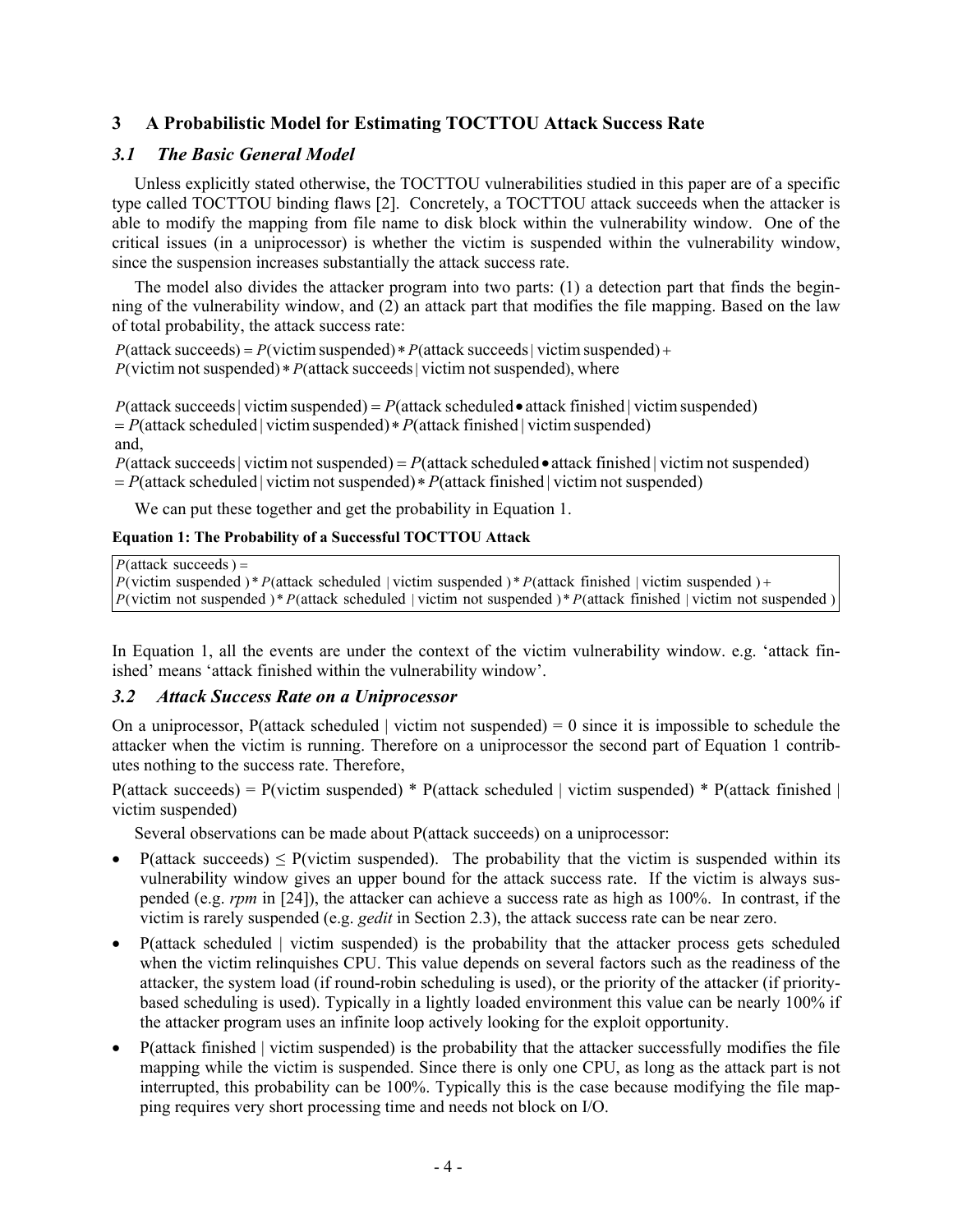Based on the above analysis, the attack success rate is mainly determined by P(victim suspended) on a uniprocessor system, and the implementation of the attack part is relatively less critical.

#### *3.3 Attack Success Rate on Multiprocessors*

On multiprocessors, the attacker can run on a different processor than the victim when the victim is running within its vulnerability window. This makes the second part of Equation 1 non-zero, i.e., P(attack scheduled | victim not suspended) > 0. This fact increases the success rate of TOCTTOU attacks on multiprocessors as compared to uniprocessors. If P(victim suspended) is relatively large, then the success rate on multiprocessors may not increase significantly. However, if P(victim suspended) is very small (approaching 0), then P(victim not suspended) approaches 1, and the gain due to the second part of P(attack succeeds) may become very significant.

Therefore for an attacker, the benefit of having multiprocessors is maximized when the victim is rarely suspended in the vulnerability window. An analysis similar to the second part of Equation 1 shows that:

- P(attack scheduled | victim not suspended) is similar to P(attack scheduled | victim suspended) discussed in Section 3.2. The conclusion is that it can be as high as 100%.
- P(attack finished | victim not suspended) is the probability that the attack is finished within the vulnerability window. Since the victim is running concurrently with the attacker, the result of the attack depends on the relative speed of the attacker and the victim, a more detailed analysis is needed (next Section).

#### *3.4 Probabilistic Analysis of P(attack finished | victim not suspended)*

In order to estimate the P(attack finished | victim not suspended) in more detail, we analyze the race condition at different levels: the first level is CPU, which is the main contention in uniprocessor attacks; the next level is file object, because the file system already has a synchronization mechanism to regulate shared accesses. In Unix-style file systems, the modifications to an inode are synchronized by a semaphore. Since the operations of the victim and the attacker on the shared file modify the same inode, they both need to acquire the same semaphore. In this case, the race is reduced to the competition for the semaphore and we can model the success rate of the attack in the following way.

In this model, we assume that the attacker runs in a tight loop (the detection part), waiting for the vulnerability window of the victim to appear. Let D be the time consumed by each iteration of detection part, and let  $t_1$  be the earliest start time for a successful detection and  $t_2$  be the latest start time for a successful detection followed by a successful attack (e.g. the attacker acquires the semaphore first).  $t_1$  and  $t_2$  are determined by the victim process. Some observations can be made as follow (Figure 5):



**Figure 5: Different Attack Scheduling on a multiprocessor** 

A successful attack starts with a successful detection as its precondition. This successful detection may start as early as  $t_1$  (Figure 5, case (a)), and as late as  $t_1 + D$  (Figure 5, case (f)). Then the interval  $[t_1, t_1 + D)$  is our sample space. Out of this interval  $[t_1, t_1 + D)$ , if the detection is started before  $t_2$ , the attack succeeds (Figure 5, cases (a) through (c)); otherwise the attack fails (Figure 5, cases (d) through (f),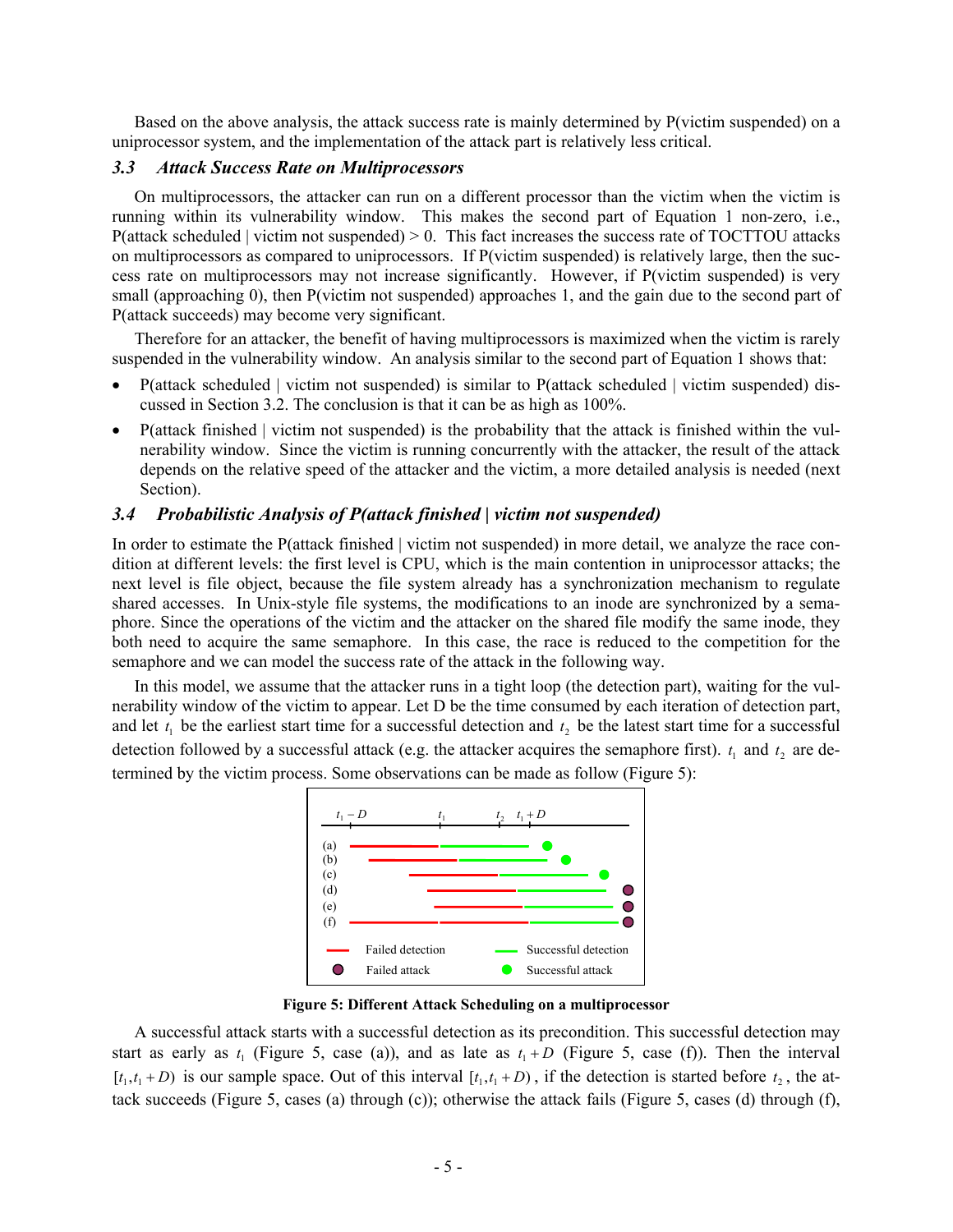because the attack is launched too late). Let's assume a uniform distribution for the start time of the detection part, the success rate is thus  $t_2 - t_1$ . *D*

In Figure 5 we assume that  $t_2 \in [t_1, t_1 + D)$ . Two other cases are:

- If  $t_2 < t_1$ , then the success rate is 0;
- If  $t_2 \ge t_1 + D$ , then the success rate is 1.

In summary,

The success rate = 
$$
\begin{cases} 0, if (t_2 < t_1) \\ \frac{t_2 - t_1}{D}, if (t_1 \le t_2 < t_1 + D) \\ 1, if (t_2 \ge t_1 + D) \end{cases}
$$

Let  $L = t_2 - t_1$ , then L measures the laxity of the successful attacks. We can rewrite the above equation as:

The success rate = 
$$
\begin{cases} 0, if (L < 0) \\ L/D, if (0 \le L < D) \\ 1, if (L \ge D) \end{cases}
$$
 (1)

In formula (1), L is a characterization of the victim: the larger L, the more vulnerable the victim. D is a characterization of the detection part of the attacker: the smaller D, the faster the attacker, and the higher success rate. So L/D gives a very useful measurement of the relative speed of the victim and the attacker.

It should be noted that L and D in formula (1) are not strictly constant, because the executions of the victim as well as the attacker are interleaved with other events (e.g. kernel timers) in the system. That is, the running environment imposes variance on these parameters. So formula (1) only offers a statistical guidance about the attack success rate.

## **4 Baseline Measurements of TOCTTOU Attacks on Uniprocessors**

For comparison purposes, in this section we summarize the measured success rates of *vi* and *gedit*  TOCTTOU attacks on uniprocessors from [24].

#### *4.1 vi Attack Experiments on Uniprocessors*

Since the *vi* vulnerability window includes the writing of a whole file, the size of the window naturally depends on the file size. The measured success rates for file sizes ranging from 20KB to 10MB are the following:

- When the file size is small (from 100KB to 1MB), there is a rough correlation between attack success rate and file size, as shown in Figure 6. However, the correlation disappears for file sizes between 2MB to 3MB (Figure 7), showing that file size alone does not determine the success rate completely.
- Besides file size, we studied other factors (e.g., I/O operation, CPU slicing, and preemption by higher priority kernel threads) that corroborate the non-deterministic nature of TOCTTOU attacks on a uniprocessor [24].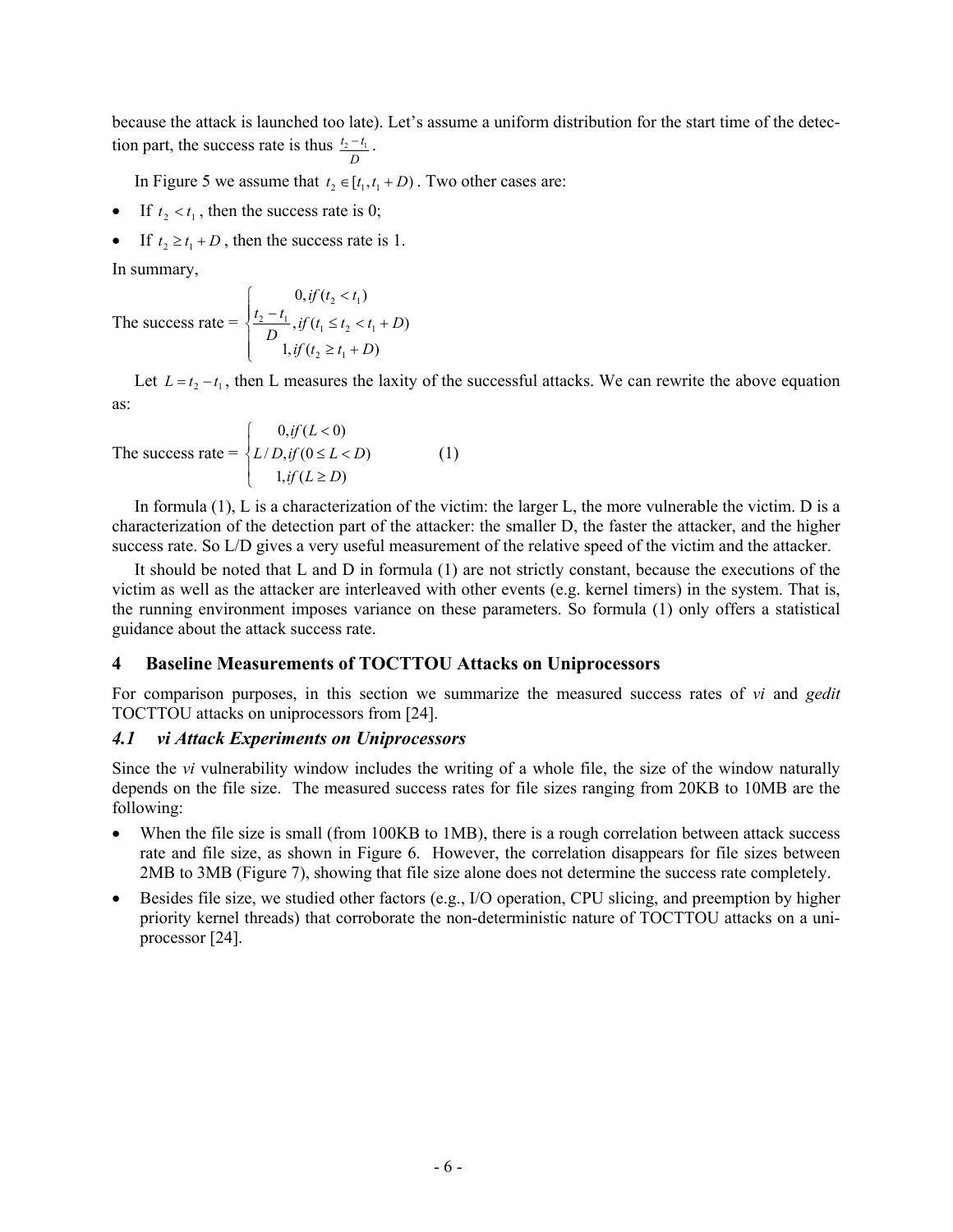

From Figure 6 we can see that for normal file sizes (Using *vi* to edit a 2MB text file is considered rare in real life), the success rate can be as low as 1.5% and as high as 18%. Furthermore, when the file size approaches 0, the success rate also approaches 0.

#### *4.2 gedit Attack Experiment on Uniprocessors*

The experiments in which a TOCTTOU attack was carried out against the *gedit* vulnerability saw no successes. This is because the *gedit* vulnerability window (Figure 3) does not include the writing of the new file as in *vi*, so it is much shorter and bears no relationship to the file size. These factors reduced the success rate for *gedit* attacks to essentially zero on a uniprocessor.

#### **5** *vi* **Attack Experiments on SMP**

We repeated the *vi* attack experiments described in Section 4.1 on a SMP machine (2 Intel Xeon 1.7GHz CPUs, 512MB main memory, and 18.2GB SCSI disk with ext3 file system).

First we tried different file sizes ranging from 20KB to 1MB with a stepping size of 20KB, and observed the success rate of 100% for all file sizes. This confirms the probabilistic estimations and shows that a multiprocessor greatly increases the attacker's chance of success compared to a uniprocessor (Figure 6 in Section 4.1). We did a detailed event analysis to confirm the attacker and victim processes ran on separate CPUs during the vulnerability window. We also eliminated the possibility that the attack success is due to the victim being blocked on I/O operations (which would have made the attack easier). Consequently, we conclude that the attack success is due to the length of *vi* vulnerability window being much larger than the time it takes the attacker to finish the attack steps (file name redirection).

Figure 8 shows the L and D values (Section 3.4) for the *vi* attack experiments that we conducted on the SMP. We can see that  $L \gg D$  when the file is large (e.g.1MB); and the difference  $(L - D)$  decreases as the file size decreases. But  $(L - D)$  is always positive, even when the file size becomes very small. Therefore we can say with almost certainty that for *vi* attack experiments, L > D. By formula (1) we know that the success rate of *vi* attacks is almost 100% all the time.

One thing to notice from Figure 8 is that as the file size approaches 0, the difference  $(L - D)$  also approaches 0. Is it possible that L becomes smaller than D? Then according to formula (1) the attack success rate will be smaller than 100%.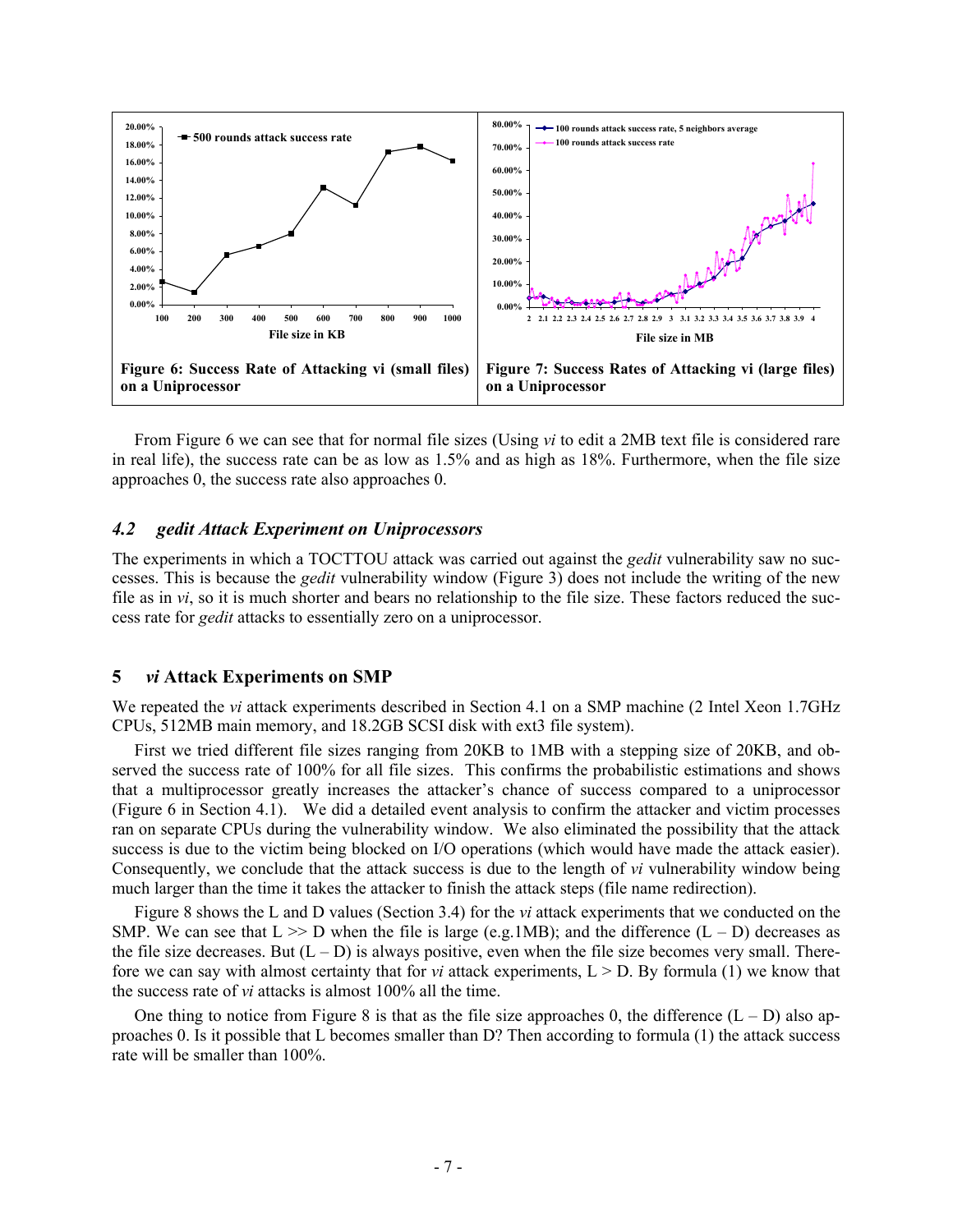

To see this we run the experiment again with the smallest files (only 1 byte each). And the success rate we get is around 96% to 100%. Again we did a detailed event analysis of this experiment. We measure the average L and D values and put them in Table 2. We can see that although  $L > D$  in these attacks, they have become very close. If we consider the fact that the values for L and D are not strictly constant due to the environmental influence, we realize that whether  $L > D$  all the time becomes questionable when they are close enough (When  $L \gg D$  the inaccuracy introduced by the environment does not change the relationship). This helps to explain why the success rate can not be 100% when the file contains only 1 byte.

Another point is that so far we actually treat P(attack finished | victim not suspended) as the sole basis for predicting the success rate, which is not always accurate (Equation 1). The justification is that when the *vi* vulnerability window is large enough, the effect of other factors in Equation 1 is negligible. For example, P(attack scheduled | victim not suspended)  $< 100\%$  in general which means that the attacker may not be scheduled during sometime in the vulnerability window. However, if the vulnerability window is very large, the attacker is still within it when he/she is scheduled eventually. That is, the temporary suspension does not affect the result of the attack. However, when the vulnerability window becomes small enough (e.g. L and D become close enough), the suspension may cause the attacker to miss the vulnerability window. In such a case the attack fails, thus the suspension changes the attack result.

In several of the failed 1-byte *vi* experiments, we find that some other processes prevents the attacker from being scheduled on another CPU during the *vi* vulnerability window.

This analysis tells us that although using a multiprocessor can greatly increase the attack's chance of success, the success is still not guaranteed: the attack is still influenced by other environmental factors such as kernel activities and system load. However, 96% is more than enough for an attacker.

#### **6** *gedit* **Attack Experiments on Multiprocessors**

#### *6.1 gedit SMP Attack Event Analysis*

As mentioned in Section 4.2, our attack experiments against *gedit* on uniprocessors saw no successes. However, when we try this attack on a SMP (the same machine as in Section 5), we get roughly 83%, a surprisingly high success rate. A detailed event analysis is thus conducted to understand this result.

For the *gedit* attack, we have observed that if the attacker's **unlink** is invoked before *gedit*'s **chmod**  (Figure 3 and Figure 4), then attack succeeds. This is because these two system calls compete for the same semaphore, so if **unlink** wins, **chmod** as well as the following **chown** will be delayed. As a result the attacker's **unlink** and **symlink** can have enough time to finish before *gedit*'s **chown**. On the other hand, if **unlink** loses, **unlink** and the following **symlink** of the attacker will be delayed, so the attack will fail. So there is an interesting cascading effect in *gedit* attack experiment. Therefore, for *gedit* attacks,  $t_1$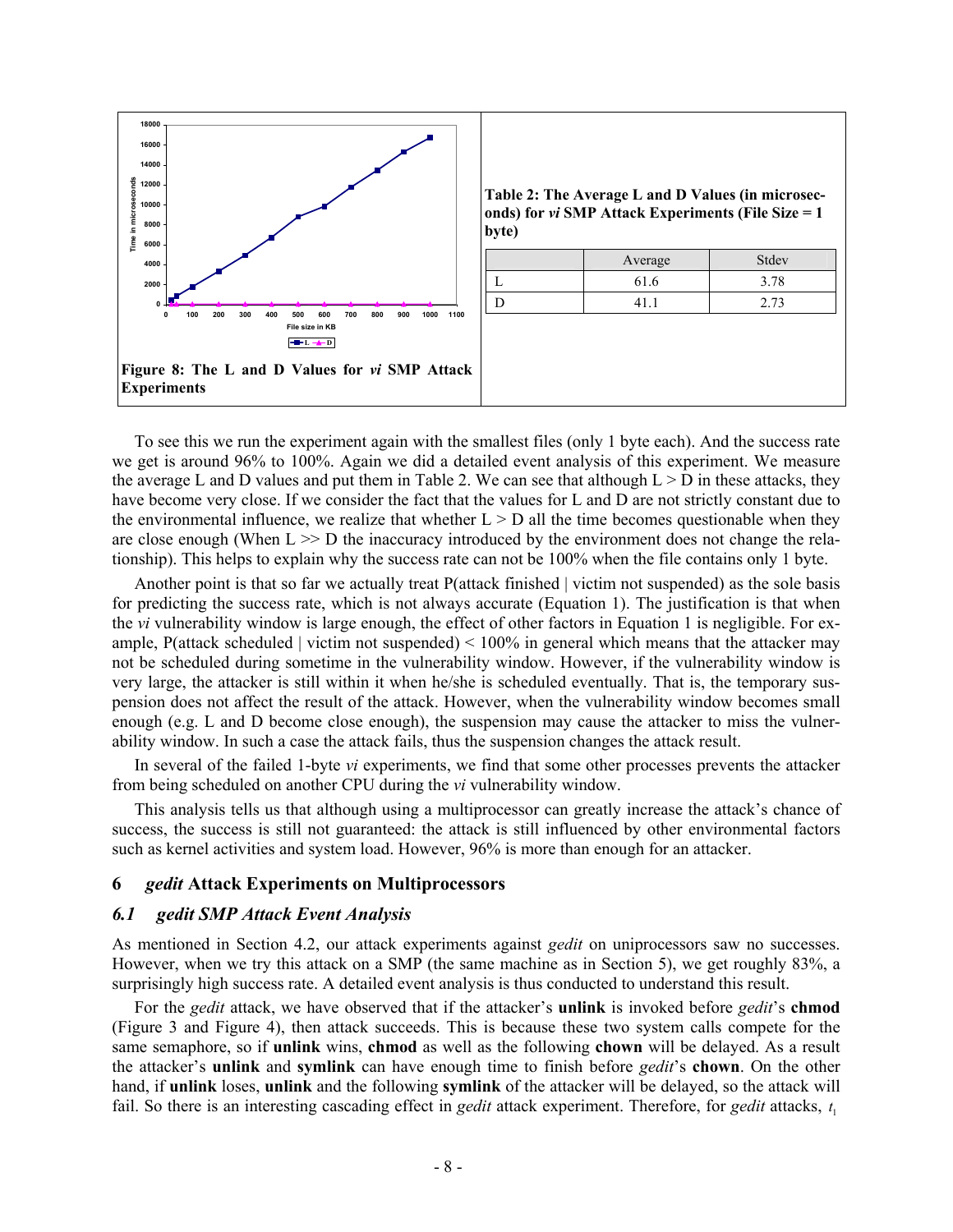is somewhere near the end of **rename**, D is the interval between the start of **stat** and the start of **unlink**. Let  $t_3$  be the start of **chmod**, then  $t_2 = t_3 - D$ , and  $L = t_2 - t_1 = t_3 - D - t_1$ . We experimentally get the L and D values as in Table 3.

|  | Average | Stdev |
|--|---------|-------|
|  | 11.6    | 3.89  |
|  |         | 2.83  |

**Table 3: L and D Values for** *gedit* **Attacks on a SMP (in microseconds)** 

The calculation of L here is not accurate because the estimation of  $t_1$  is not accurate. Currently  $t_1$  is established as the earliest observed start time of **stat** which indicates a vulnerability window. So it may not be optimal. An earlier (thus smaller)  $t_1$  will result in a larger L. So the success rate indicated by Table 3 (35%) may be overly conservative compared to the observed success rate.

An important contributing factor to L is the computation time between the end of **rename** and the start of **chmod**. The average length of this computation is 43 microseconds. As we will see in Section 6.2, this factor is very important for the high success rate of *gedit* attack on the SMP.

There is another contributing factor. Usually when *gedit*'s **chmod** is blocked, the Linux kernel will try to schedule something else to run (e.g. internal kernel events such as soft IRQs, kernel timers and tasklets), which further lengthens **gedit** vulnerability window (but this contributes just a little to the delay compared with that due to the semaphore).

### *6.2 gedit Multicore Attack Experiment*

#### **6.2.1 Attack One**

We repeat the *gedit* attack (Figure 4) on a multi-core (Dell Precision 380 with 2 Intel Pentium D 3.2 GHz dual-core and Hyper-Threading CPUs, 4GB main memory, and 80GB SCSI disk with ext3 file system). We get very different result: now we see almost no success in the same attack experiment. The main change in the situation is that the victim spends much less time between **rename** and **chmod** (3 microseconds vs. 43 microseconds), so **chmod** happens before **unlink** of the attacker, but on the SMP experiment (Section 6.1) situation is the opposite.



Figure 9 shows the important system events during one failed attack on the multi-core. The upper bar corresponds to the execution of *gedit* (**rename**, **chmod**, **chown**) and the lower bar corresponds to that of the attacker (**stat**, **unlink**, **symlink**). Notice that the gap (the computation) between **rename** and **chmod** of *gedit* is only 3 microseconds, but the gap between **stat** and **unlink** of the attacker is 17 microseconds.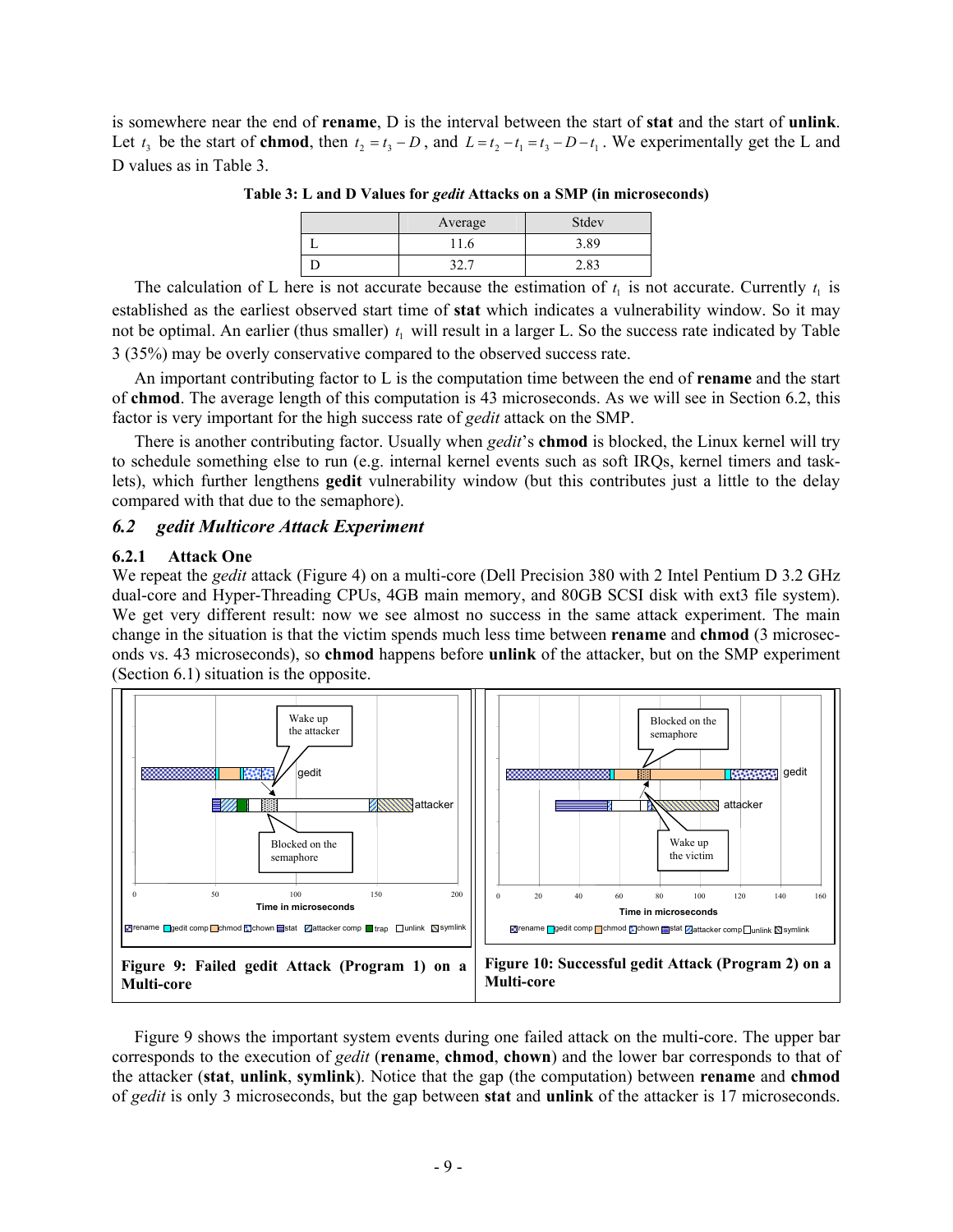It is because of this relatively larger gap that the attacker's **unlink** is called later than the victim's **chmod**. Actually we can see that **unlink** is called later than **chown** and as a result **unlink** has to wait on the semaphore during its execution. The 17 microsecond gap of the attacker includes 11 microseconds of computation and 6 microseconds of system trap processing (page fault). Speaking in terms of D, these 17 microseconds are counted so D is around 22. On the other hand L is around 3− *D* = −19 , so according to formula (1) the attack success rate is probably 0. Putting this in another way, the victim is now much faster than the attacker, so it is very difficult for the attacker to win the race.

## **6.2.2 Attack Two**

We think that the 17 microsecond gap in Figure 9 is mainly responsible for the low success rate. If we could reduce the length of this gap then the situation may change. A source code analysis tells us that before the vulnerability window the true branch of statement 3 in Figure 4 (statements 5 to 7) is never taken. Once the vulnerability window starts, the true branch of statement 3 is taken, and then statement 5 (**unlink**) is about to be executed. Right at this point the attacker program encounters a trap (page fault). We figure out that this effect is due to the memory management for shared libraries in Linux. Specifically, in Linux all system calls are through *libc*, which is a dynamic library shared among user-level applications. To save physical memory, Linux kernel keeps only one copy of *libc* in physical memory, and its virtual memory mechanism maps the pages of this copy to the address space of an application on demand. For example, the physical page containing the wrapper for **unlink** is mapped into an application's address space when this application first invokes **unlink**. This mapping is preceded by a trap (page fault) and the corresponding handler routine carries out the mapping. This is exactly what happens in Figure 4, where **unlink** is first invoked when the true branch of statement 3 is taken. As a consequence, if we intentionally invoke **unlink** (and **symlink** although it seems to be on the same page as **unlink**) before the true branch of statement 3 is taken, we may remove the trap (page fault).

So we re-implement the attacker program as shown in Figure 11. Now **unlink** and **symlink** are called no matter the vulnerability window appears or not. The only trick is to switch in the correct file name when it does appear.

Then we perform the *gedit* attack experiment again using the program in Figure 11. And we begin to see many successes!







We plot the important system events during one successful *gedit* attack in Figure 10, similar to Figure 9. We can see that now the gap between **stat** and **unlink** of the attacker has decreased to 2 microseconds: the trap has disappeared. On the other hand, the gap between **rename** and **chmod** of *gedit* is 2 microseconds. So the attacker has a very narrow chance of winning the race. In this particular case, the attacker wins because his/her **stat** starts well before the end of **rename**, so he/she identifies the vulnerability win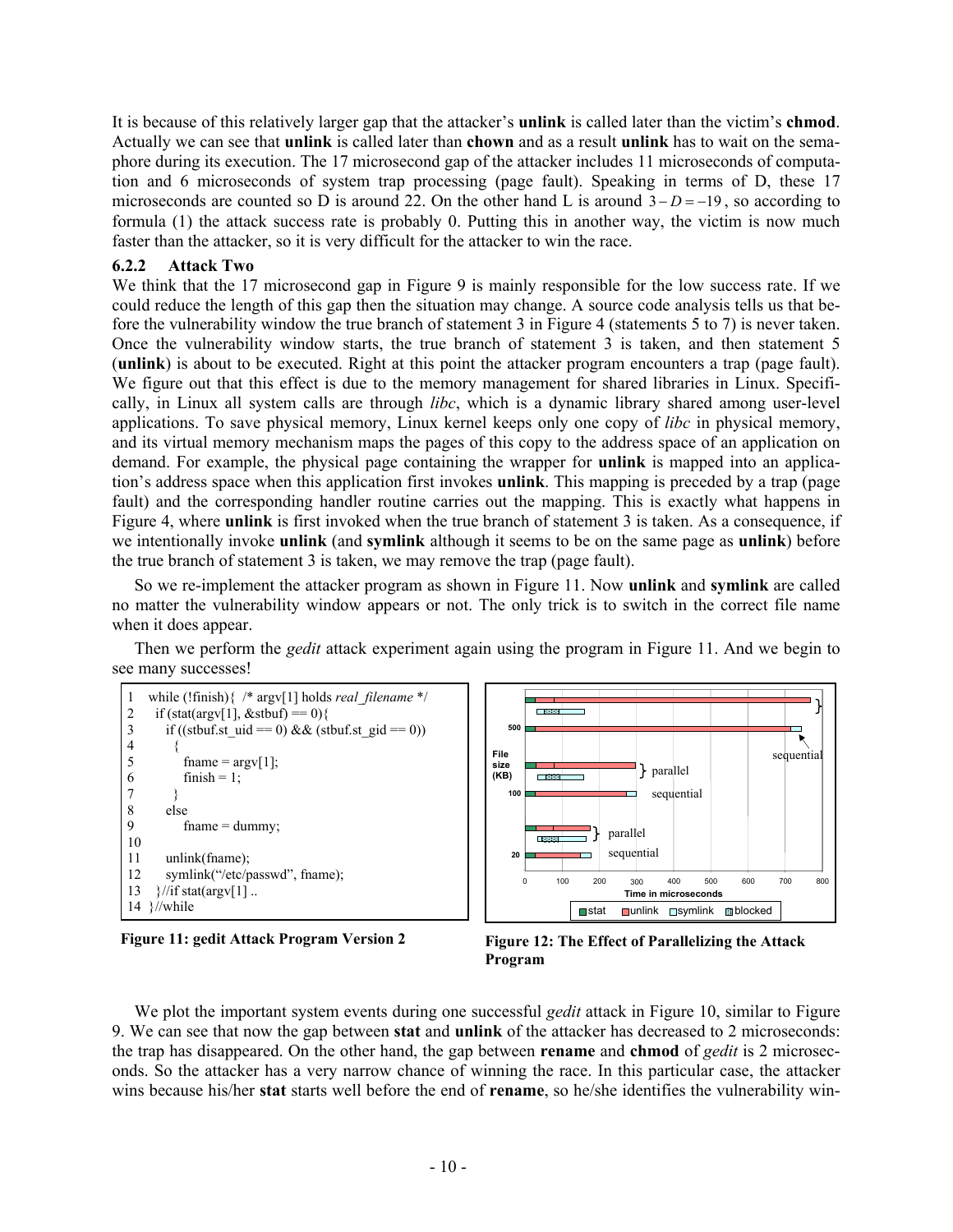dow at the first moment, and invokes **unlink** ahead of **chmod**. Has the attacker been 2 microseconds later, the attack would fail.

Notice that during this attack the running time of **stat** has been lengthened to 26 microseconds (typically it needs 4 microseconds), probably due to some other more complicated race condition (For example the contention for directory entries along the path name). We are not quite clear about the reason but this does not change the applicability of formula (1) because now we have a much earlier  $t_1$  (27 microseconds into **rename**), which makes a L value of at least 1 microseconds.

This experience tells us that on multiprocessors the implementation of the attacker program can be very critical in determining the attack success rate, especially when the vulnerability window is very narrow.

### **7 Pipelining Attacker Program**

The multi-core *gedit* experiment highlights the importance of the implementation of the attacker program. Concretely, we found that among the three steps of the attack (**stat**, **unlink**, **symlink**), **unlink** is the most time-consuming. A closer look shows that actually **symlink** needs not wait on the completion of **unlink**. Instead **symlink** can begin once the inode has been detached from the directory by **unlink**, which happens relatively early. (The main part of **unlink** is spent physically truncating the file.) This observation shows that on a multiprocessor, the attacker can distribute its attack steps to multiple CPUs to speed up the attack part and increase its success rate.

To confirm this hypothesis, we implemented a multithreaded *gedit* attack program with two threads: the first thread carries out the **stat**, **unlink** steps and the second thread carries out the **symlink** step asynchronously. Figure 12 shows the effect of parallelizing the attack program for three different file sizes. For each file size (e.g. 500KB), there are three bars: the first two bars correspond to the execution of the two threads in a parallelized attack program, and the third bar corresponds to the execution of the normal sequential attack program. In the parallelized attack, **symlink** can finish (and so does the attack) well before the end of **unlink.** This is in contrast to the sequential attack, where **symlink** has to wait until **unlink** finishes. The comparison between the end times of **symlink** shows that leveraging on the parallelism provided by a multiprocessor can greatly reduce the amount of time needed for a successful attack. This is especially important when the vulnerability window is very narrow so the attacker needs to be very fast. This experiment shows one feasible way of doing it.

### **8 Related Work**

TOCTTOU is one example of race condition problem. In general, every shared resource has the potential for such problems [17]. Percival [18] shows that shared access to memory caches in Hyper-Threading technology allows a malicious thread to steal RSA keys. Similar attacks have also been reported on AES [19]. While carrying out such attacks do not rely on multiprocessors, it would be interesting to see if they become easier on multiprocessors.

Timing attacks have long been used to infer secret keys in cryptosystems [20][21][22]. This kind of attacks share a common attribute with TOCTTOU attacks - both try to infer something about the victim. The difference between them is that the former only read (steal) information from the victim to violate its *confidentiality* but the latter modify the information used by the victim to violate its *integrity*.

This paper studies the impact of new architectures on existing vulnerabilities and security mechanisms. Similarly, Gershon Kedem [23] has shown that the traditional UNIX password scheme is not secure enough against brute force attacks using SIMD (Single Instruction Multiple Data) machines. With the capability provided by SIMD machines, they were able to break a large fraction of passwords used in practice in 2-3 days of computation.

TOCTTOU vulnerabilities can be detected in two ways: static analysis or dynamic analysis. The first approach analyzes the application source code to find TOCTTOU pairs. One such tool is MOPS [4] which uses model checking and is able to find 41 TOCTTOU bugs in an entire Linux distribution [5].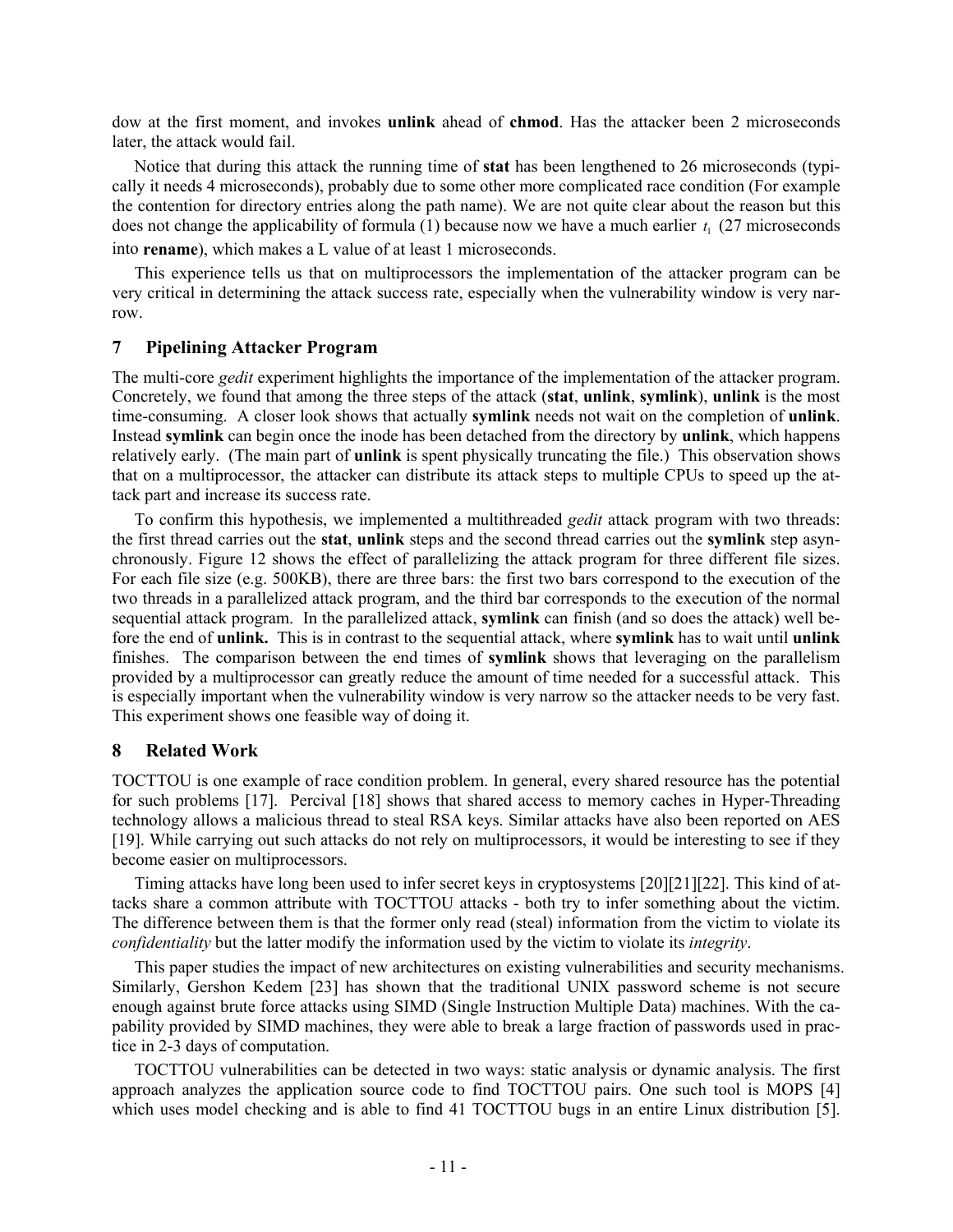Other potentially useful techniques include compiler extensions [8][9]. The main difficulty with these static tools is high false positive rate. The second approach to detect TOCTTOU vulnerabilities is dynamic monitoring and analysis. These tools can be further classified into dynamic online detection tools such as [11] and [12] and post mortem analysis tools such as [10] and [24]. Compared to static analysis, dynamic analysis has lower false positive rate, but it suffers from false negatives because the search space is incomplete.

The high success rate of exploiting TOCTTOU vulnerabilities calls for effective defense against such attacks. There have been specialized mechanisms such as RaceGuard [6] and a probabilistic approach [7] which protect particular TOCTTOU pairs. Pseudo-transaction [13] is a more generic mechanism to protect some classes of TOCTTOU vulnerabilities. We have proposed a complete defense against TOCTTOU attacks in [25].

#### **9 Conclusion**

TOCTTOU (Time-of-Check-to-Time-of-Use) is a file-based race condition that can cause serious consequences. However, traditionally TOCTTOU vulnerabilities have been considered "low risk" because the success rate of exploits appears to be low and results non-deterministic. This paper shows that in multiprocessor environments, some TOCTTOU attacks can have very high success rates. Thus TOCTTOU attacks on multiprocessors are practical security threats.

The first contribution of this paper is a probability model for TOCTTOU attack success rate. It estimates the probability of success of a TOCTTOU attack. It provides a basic guideline for modeling TOCTTOU attacks and performing experiments, showing higher success rates on a multiprocessor compared to a uniprocessor. This model can be applied to many race condition attacks, not just TOCTTOU.

The second contribution of this paper is a set of attack experiments against two concrete and well known applications: *vi* and *gedit*. The *vi* experiments show that even for the smallest files involved in the vulnerability window, the attacker can achieve nearly 100% success rate on a multiprocessor, compared to low single digit percentages on uniprocessors. The *gedit* experiments demonstrate that when the vulnerability window is extremely small, the race moves to a lower level and the implementation of the attacker program becomes very important. The *gedit* experiments show a success rate of up to 83% compared to essentially zero on uniprocessors.

Our main conclusion is that an attacker can exploit the parallelism provided by multiprocessors to achieve more effective and more efficient attacks. Concretely, the increased risk of TOCTTOU vulnerabilities demands more researcher attention to the problem. More generally, these experiments show that multiprocessors can potentially increase overall system vulnerability, so we should re-evaluate the risks of known vulnerabilities and effectiveness of security mechanisms in multiprocessor environments.

### **10 References**

- [1] R. P. Abbott, J.S. Chin, J.E. Donnelley, W.L. Konigsford, S. Tokubo, and D.A. Webb. Security Analysis and Enhancements of Computer Operating Systems. NBSIR 76-1041, Institute of Computer Sciences and Technology, National Bureau of Standards, April 1976.
- [2] Matt Bishop and Michael Dilger. Checking for Race Conditions in File Accesses. Computing Systems, 9(2):131–152, Spring 1996.
- [3] Matt Bishop. Race Conditions, Files, and Security Flaws; or the Tortoise and the Hare Redux. Technical Report 95-8, Department of Computer Science, University of California at Davis, September 1995.
- [4] Hao Chen, David Wagner. MOPS: an Infrastructure for Examining Security Properties of Software. In Proceedings of the 9th ACM Conference on Computer and Communications Security (CCS), pages 235--244, Washington, DC, November 2002.
- [5] Benjamin Schwarz, Hao Chen, David Wagner, Geoff Morrison, Jacob West, Jeremy Lin, and Wei Tu. Model Checking An Entire Linux Distribution for Security Violations. Annual Computer Security Applications Conference, December 6, 2005.
- [6] Crispin Cowan, Steve Beattie, Chris Wright, and Greg Kroah-Hartman. RaceGuard: Kernel Protection From Temporary File Race Vulnerabilities. In Proceedings of the 10th USENIX Security Symposium, Washington DC, August 2001.